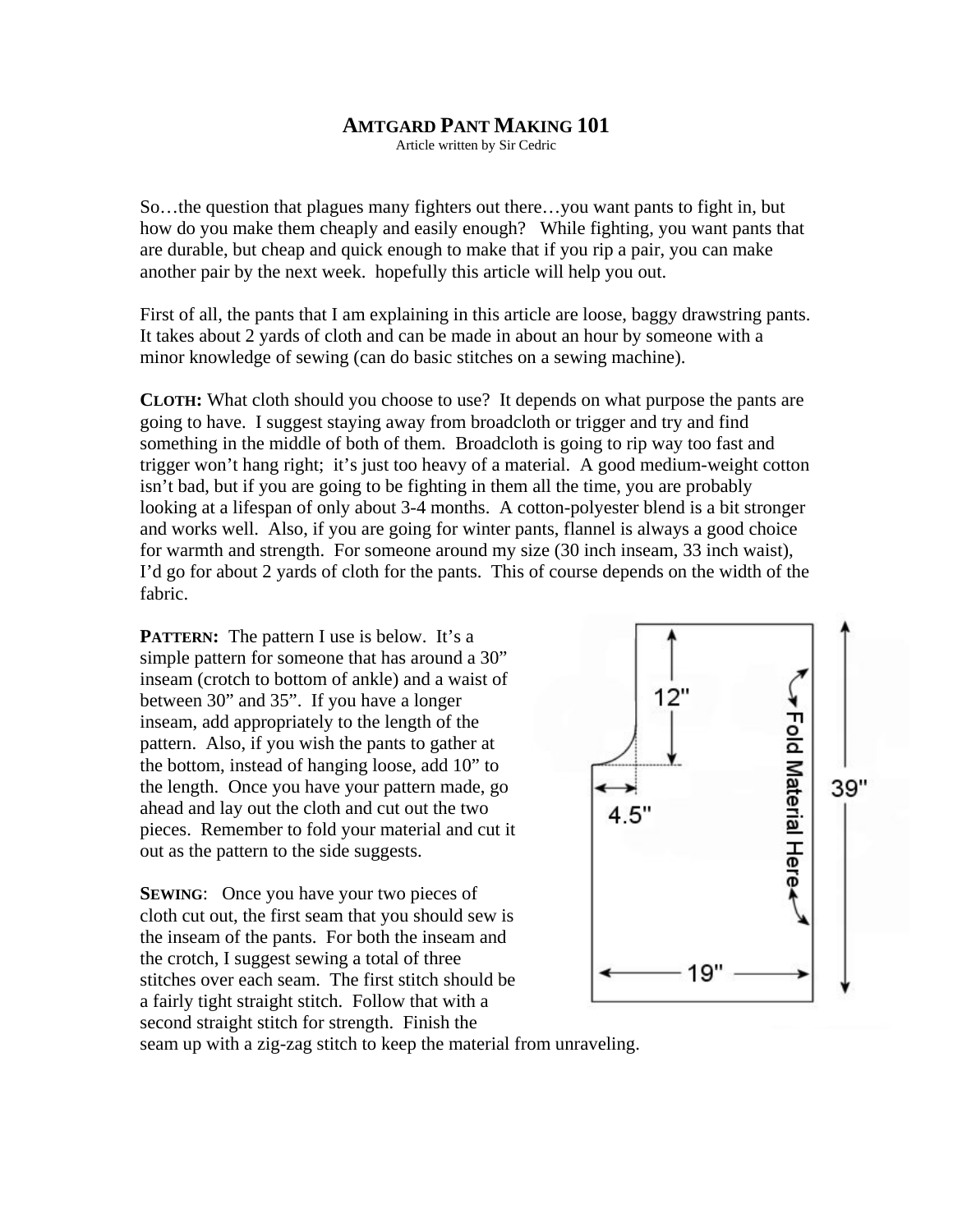

## **Inseam Picture**

Once you have both inseams sewn, you should be left with two complete legs. Now take your two legs and match up the crotches. Pinning them really does make it easier to sew. Go ahead and sew up the crotch with the same three stitches as used above. At the middle of the crotch, where the inseams meet up, it is usually a good idea to go back and forth over this a few extra times to help insure that your crotch doesn't rip out.



## **Crotch Picture**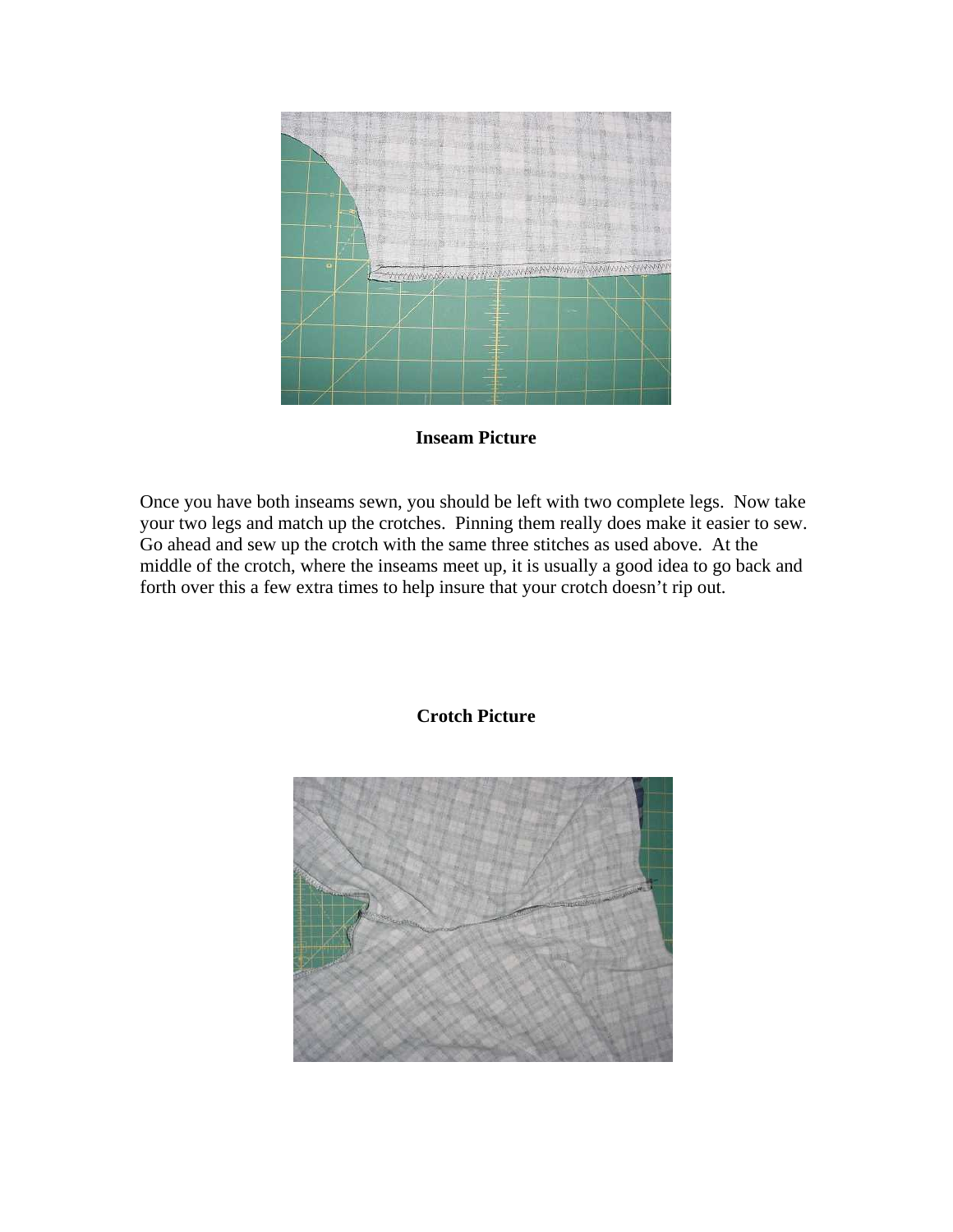Now that you have the crotch sewn up, you just have some finishing up to do. First, go ahead and sew in a drawstring. The picture below shows how I usually do my drawstrings. It's basically just like hemming the top, except for two things. First of all, I like the hem to be a bit wider, about 3/4", so that I can fit my drawstring through the pocket it makes. Second, when I get around to the front, I leave an opening in the hem so that I can get the drawstring in the hem. I also usually reinforce the stitch right where I stop sewing so that I can thread the drawstring through the pants. For drawstring material, what I have found that works the best is bias tape. Double-fold ¼" bias tape is strong, cheap, and ties and unties well. You can also use string or anything else you wish. Attach a safety pin to the end of the string/bias tape to aid you in feeding it through the hem.



## **Drawstring Picture**

Last is the bottom of the legs. Here you just try on the pants and see where to hem them. Remember, it's probably a good idea to put on the shoes you fight with and make sure that there is really no way for you to trip over the pants. Test out the length.

If you choose to have them gathered at the bottom, instead of hemming the bottom, either put in a drawstring like the waist or insert elastic in the bottom.